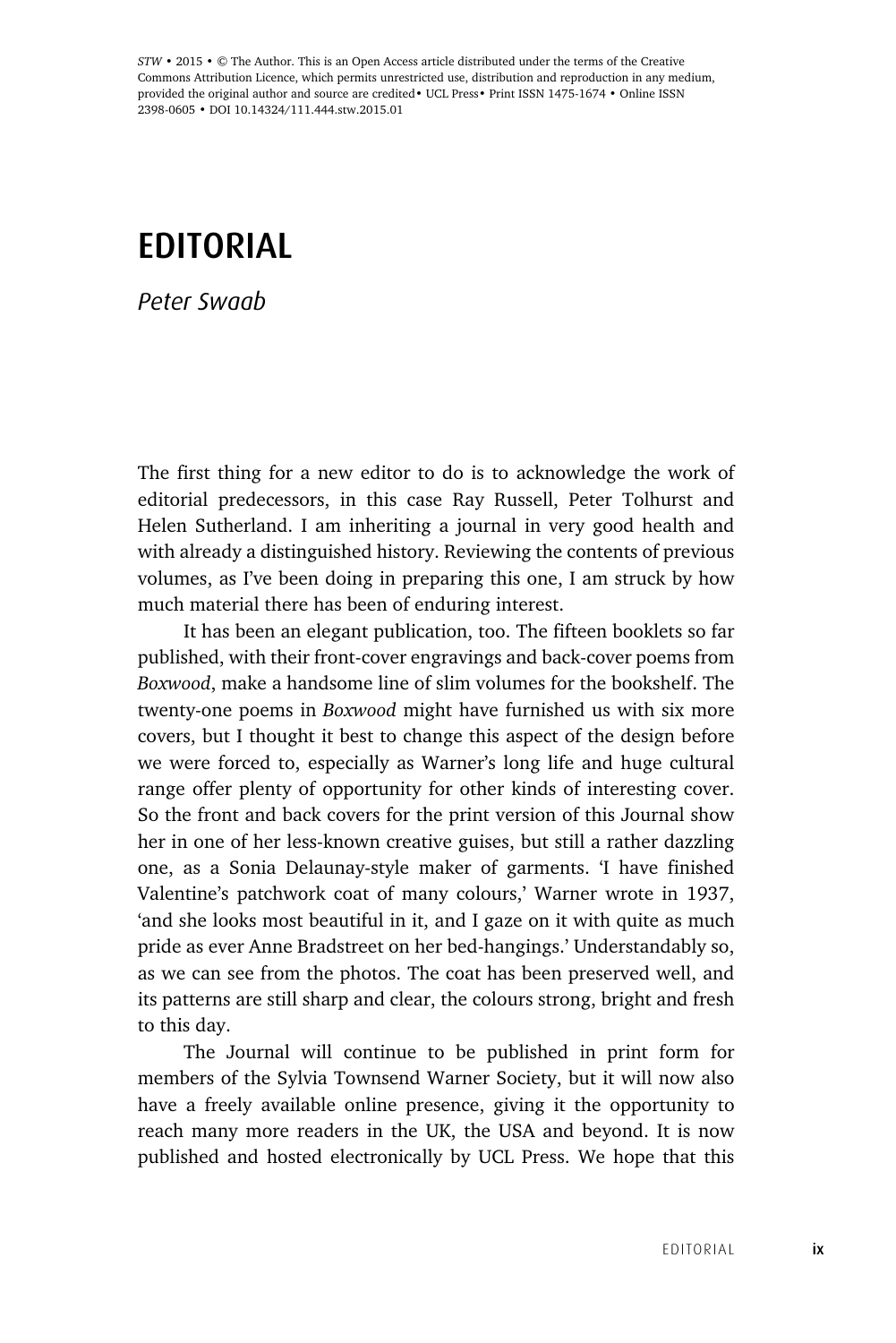new accessibility of the Journal will extend its power to stimulate appreciation and knowledge of Warner's work, and also attract further readers and contributors. There are plans to digitise the entire run of the Journal since 2000, and I hope to report progress in the next issue. One further development is the setting up of an editorial board of distinguished scholars and critics from Britain, Europe and the USA.

These developments mean that the Journal has fallen a little behind its calendar due date, but we are catching up. The current issue is the 2015 one, and the 2016 volume will be published later this year. From 2017 onward we will be publishing two Journals each year, scheduled to appear in April and November.

The Journal aims for a crossover readership of generalists and specialists, both ordinary readers and fans, and those working in academia. That seems very much in the spirit of Warner. Above all, it will continue to focus on the printing of fugitive and unpublished pieces by Warner herself, even more of these, in fact, than in past years. One reason for this is that the Dorset County Museum has been given a large lottery fund award; in the longer term this is excellent news for readers of this Journal, in that the Warner-Ackland collection can now be housed there permanently, with resources to make it far more readily accessible to readers and researchers than has been possible up to now. However, in the short to medium term, it means that the collection will not be accessible. It should nonetheless still be possible for the Journal to publish some of the manuscripts from its extensive holdings.

The current issue includes four pieces written or spoken by Warner, spanning her long writing life. First, there is a 1927 article on 'The Kingdom of Elfin', anticipating Warner's final collection of stories, published fifty years later with the slightly different title *Kingdoms of Elfin*. The article is also discussed in this issue in an essay by Vike Martina Plock. Second, there is the 'Note on the Historical Background' of *The Corner that Held Them* (1948), available only in American printings of the book, pointing toward the question of Warner's comparative reception and marketing in the USA and the UK. Third, we are printing from manuscript her libretto for the opera *The Sea-Change*, written in 1949. Fourth, we are reprinting a brief interview in the *Dorset Evening Echo*, marking the publication in 1971 of *The Innocent and the Guilty*.

One of the most important forms of a writer's afterlife lies in her influence on the creativity of successors. In future issues of the Journal I hope to include pieces by some of the many writers who have expressed their admiration for Warner. In this issue the artist writing about Warner is not a writer but a multi-disciplinary visual artist, Amanda